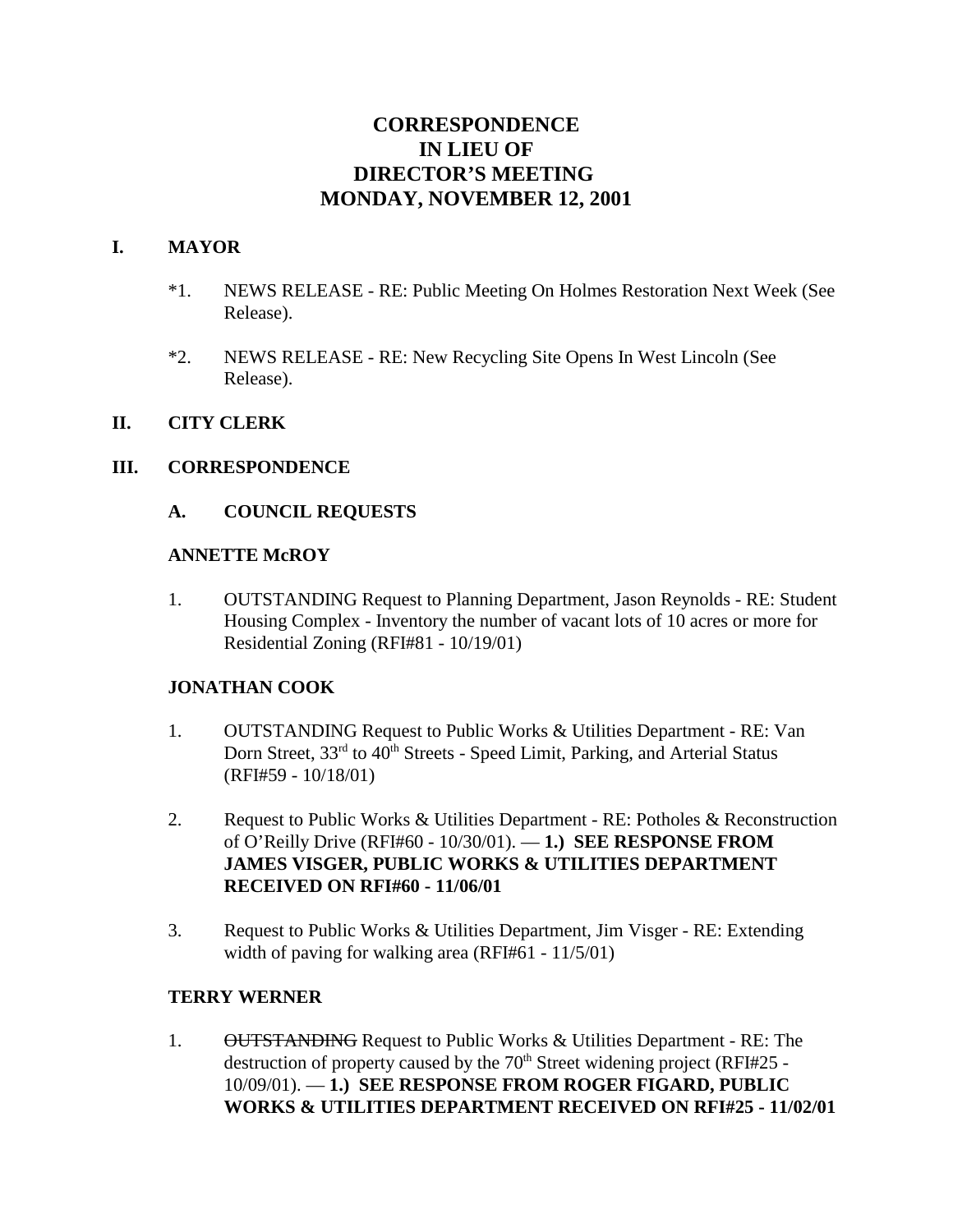- 2. OUTSTANDING Request to Public Works & Utilities Department RE: Concerned about Curbs (RFI#27 - 10/30/01)
- 3. Request to Police Department RE: A bad experience with the Police Department on October 19th (RFI#28 - 10/30/01). — **1.) SEE RESPONSE FROM CAPTAIN WILHELM, SOUTHWEST TEAM CAPTAIN, LPD RECEIVED ON RFI#28 - 11/06/01**
- 4. OUTSTANDING Request to Law Department RE: What sort of procedure would it take to add to the Wheel Tax? (RFI#29 - 10/30/01)
- 5. OUTSTANDING Request to Allan Abbott, Public Works & Utilities Department - RE: Train Complaint (RFI#30 - 10/30/01)
- 6. Request to Don Herz, Finance Director RE: What is the process to get City loans? (RFI#31 - 11/06/01)

## **GLENN FRIENDT**

1. OUTSTANDING Request to Dana Roper, City Attorney - RE: Misuse of city resources (RFI#8 - 10/23/01)

## **KEN SVOBODA**

1. Request to Allan Abbott, Public Works & Utilities Director - RE: Storm channel drainage at 26th & Superior (RFI#6 - 11/07/01)

## **JON CAMP**

- \*1. Newspaper Article from Jon Camp RE: Cities Brace for Budget Hits (See Article).
- \*2. Article from Jon Camp RE: Long-distance ambulance dies (See Article).

## **B. DIRECTORS AND DEPARTMENT HEADS**

## **FINANCE/CITY TREASURER**

\*1. Material from Don Herz & Joel L. Wittrock, Deputy City Treasurer - RE: Resolution & Finance Department Treasurer of Lincoln, Nebraska Investments Purchased Between October 29 and November 2, 2001.